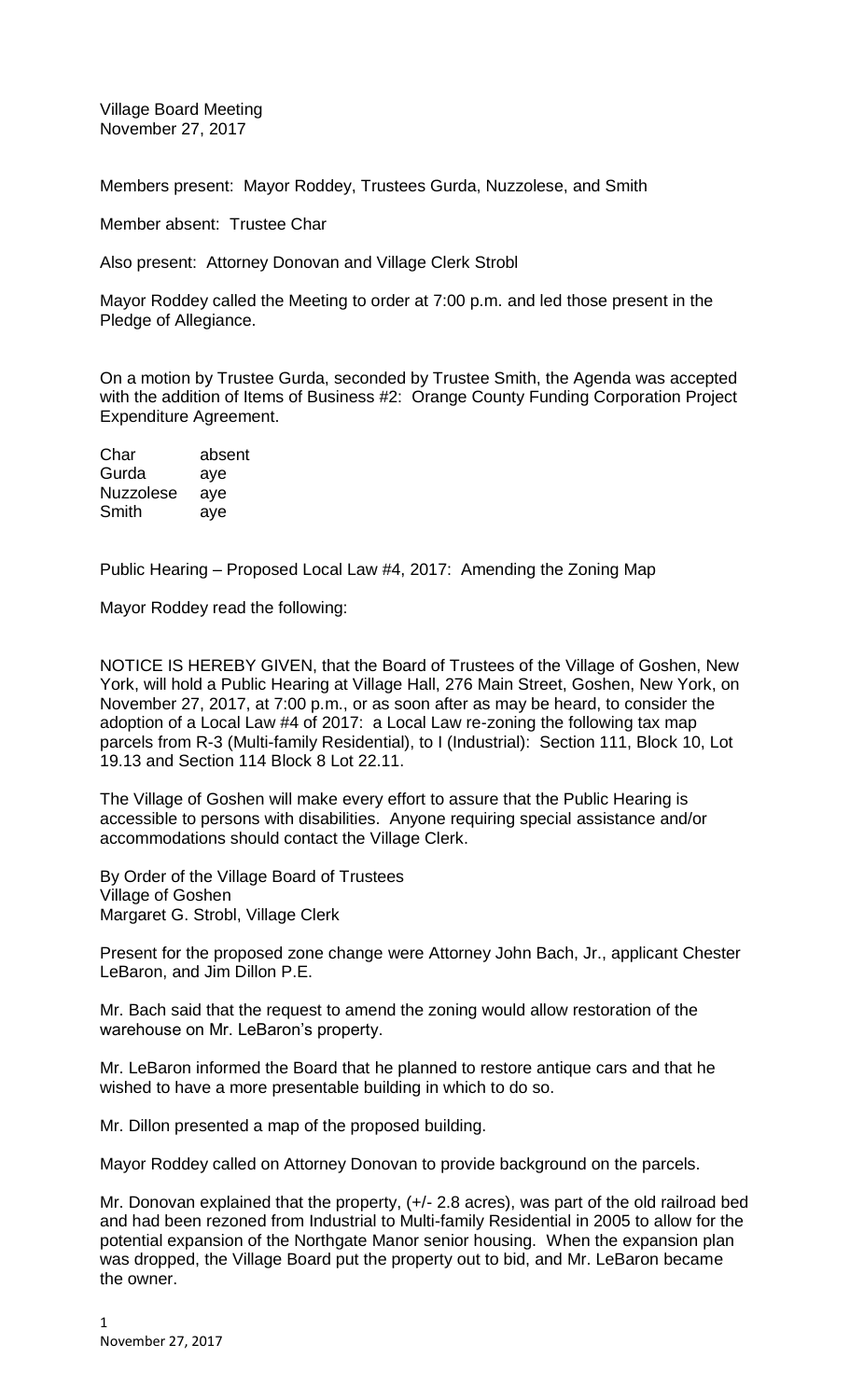On a motion by Trustee Smith, seconded by Trustee Nuzzolese, the Public Hearing on proposed Local Law #4 of 2017 was opened at 7:07 p.m.

Char absent Gurda aye Nuzzolese aye Smith aye

There was no public comment.

On a motion by Trustee Nuzzolese, seconded by Trustee Gurda, the Public Hearing was closed at 7:08 p.m.

Char absent Gurda aye Nuzzolese aye Smith aye

Public Hearing – Proposed Local Law #5, 2017: Additional Stop Intersections

Mayor Roddey read the following:

NOTICE IS HEREBY GIVEN, that the Board of Trustees of the Village of Goshen, New York, will hold a Public Hearing at Village Hall, 276 Main Street, Goshen, New York, on November 27, 2017, at 7:00 p.m. or as soon after as may be heard, to consider the adoption of proposed Local Law #5 of 2017: A Local Law to amend Section 54-93 of the Code of the Village of Goshen by adding the following streets as designated stop intersections to be posted with stop signs:

North Church Street from the South at its intersection with Murray Avenue North Church Street from the North at its intersection with Murray Avenue Erie Street from the South at its intersection with Murray Avenue Erie Street from the North at its intersection with Murray Avenue

The Village of Goshen will make every effort to assure that the Public Hearing is accessible to persons with disabilities. Anyone requiring special assistance and/or accommodations should contact the Village Clerk.

By Order of the Village Board of Trustees Village of Goshen Margaret G. Strobl, Village Clerk

On a motion by Trustee Nuzzolese, seconded by Trustee Gurda, the Public Hearing on proposed Local Law #5 of 2017 was opened at 7:09 p.m.

| absent |
|--------|
| aye    |
| aye    |
| aye    |
|        |

Resident Bob Chaffee spoke about a meeting he had had with the Superintendent of the Goshen Central School District who was not aware of the proposed stop intersections. He also explained that he had done research on the internet that brought him to the conclusion that these proposed 4-way stops would not help the safety at these intersections. He concluded that a professional study should be implemented.

Attorney Donovan explained that the proposed Local Law had been emailed to the School's Director of Transportation on November 14<sup>th</sup>.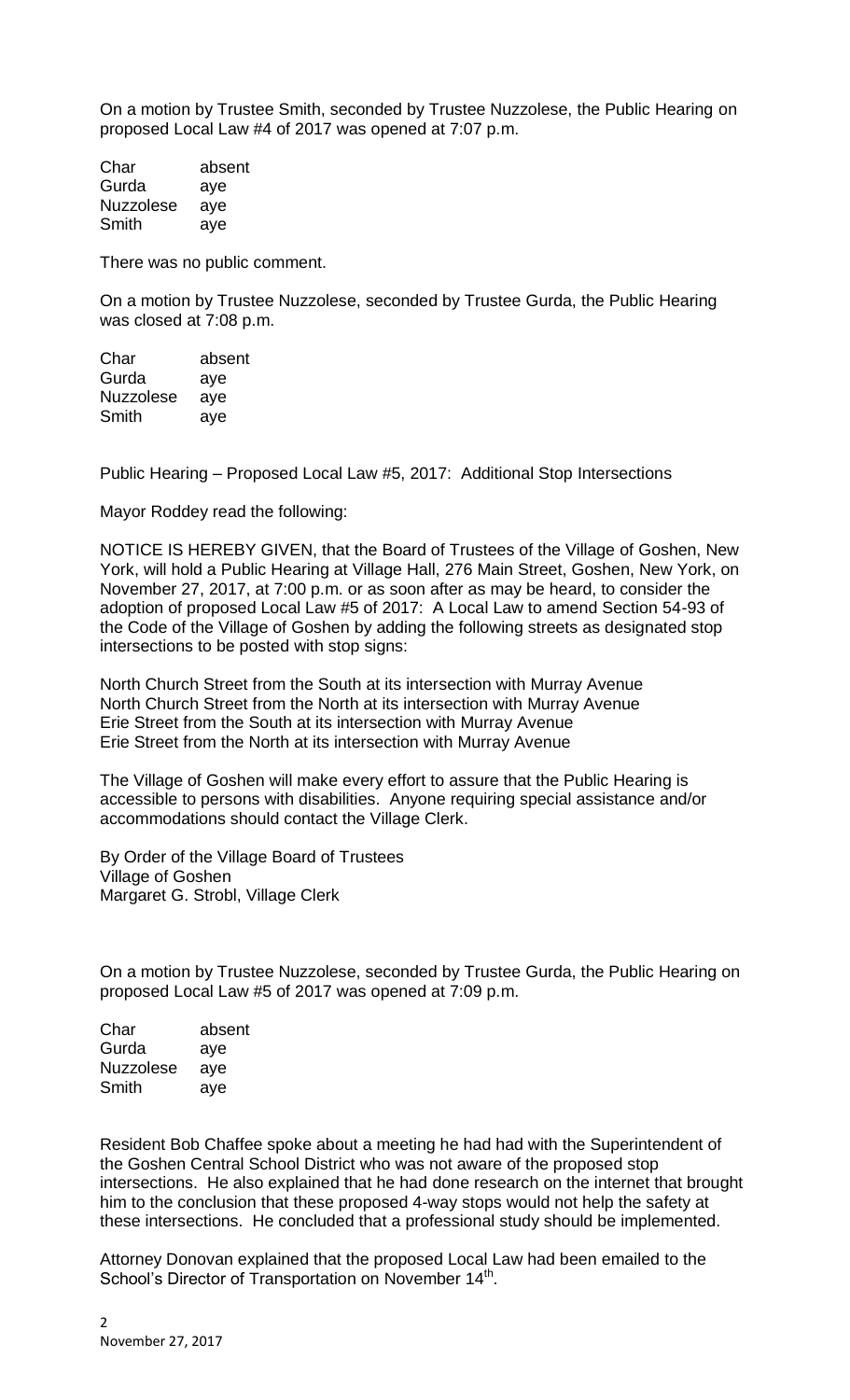Resident Rachel Losee spoke about the threat to the safety of children waiting for school buses caused by speeding cars. She noted that having stop signs would force people to slow down and recommended using temporary portable stop signs for a trial period.

Resident Reynell Andrews asked what prompted the proposal and what the Police Chief had to say. Attorney Donovan explained that the Chief was in favor of 4-way stops at both locations. Mr. Andrews stated that he didn't think that additional stop signs were the answer.

Resident Susan Armistead said that she was in favor of painting "20 miles per hour" on the streets in school zones, but was not in favor of additional stop signs.

Town resident Debra Corr said that people don't realize how tough it is to be a bus driver, and that the snow plows would have a hard time dealing with all the stops.

On a motion by Trustee Gurda, seconded by Trustee Nuzzolese, the Public Hearing was closed at 7:25 p.m.

| Char             | absent |
|------------------|--------|
| Gurda            | aye    |
| <b>Nuzzolese</b> | aye    |
| Smith            | aye    |

Public Hearing – Proposed Local Law #6, 2017: Authorizing the Use of the Best Value Methodology in the Award of Purchase and Services Contracts

Mayor Roddey read the following:

NOTICE IS HEREBY GIVEN, that the Board of Trustees of the Village of Goshen, New York, will hold a Public Hearing at Village Hall, 276 Main Street, Goshen, New York, on November 27, 2017, at 7:00 p.m. or as soon after as may be heard, to consider the adoption of proposed Local Law #6 of 2017: A Local Law to amend Chapter 2, Article VI of the Code of the Village of Goshen to authorize the use of the Best Value Methodology in the award of purchase contracts and contracts for services.

The Village of Goshen will make every effort to assure that the Public Hearing is accessible to persons with disabilities. Anyone requiring special assistance and/or accommodations should contact the Village Clerk.

By Order of the Village Board of Trustees Village of Goshen Margaret G. Strobl, Village Clerk

Attorney Donovan explained the Best Value Methodology as being a provision in the bidding laws of the State of New York which allows a municipality the option of choosing the best company for a job, without it's necessarily being the lowest bidder.

On a motion by Trustee Gurda, seconded by Trustee Nuzzolese, the Public Hearing on proposed Local Law #6 of 2017 was opened at 7:27 p.m.

| Char             | absent |
|------------------|--------|
| Gurda            | aye    |
| <b>Nuzzolese</b> | aye    |
| Smith            | aye    |

There was no public comment.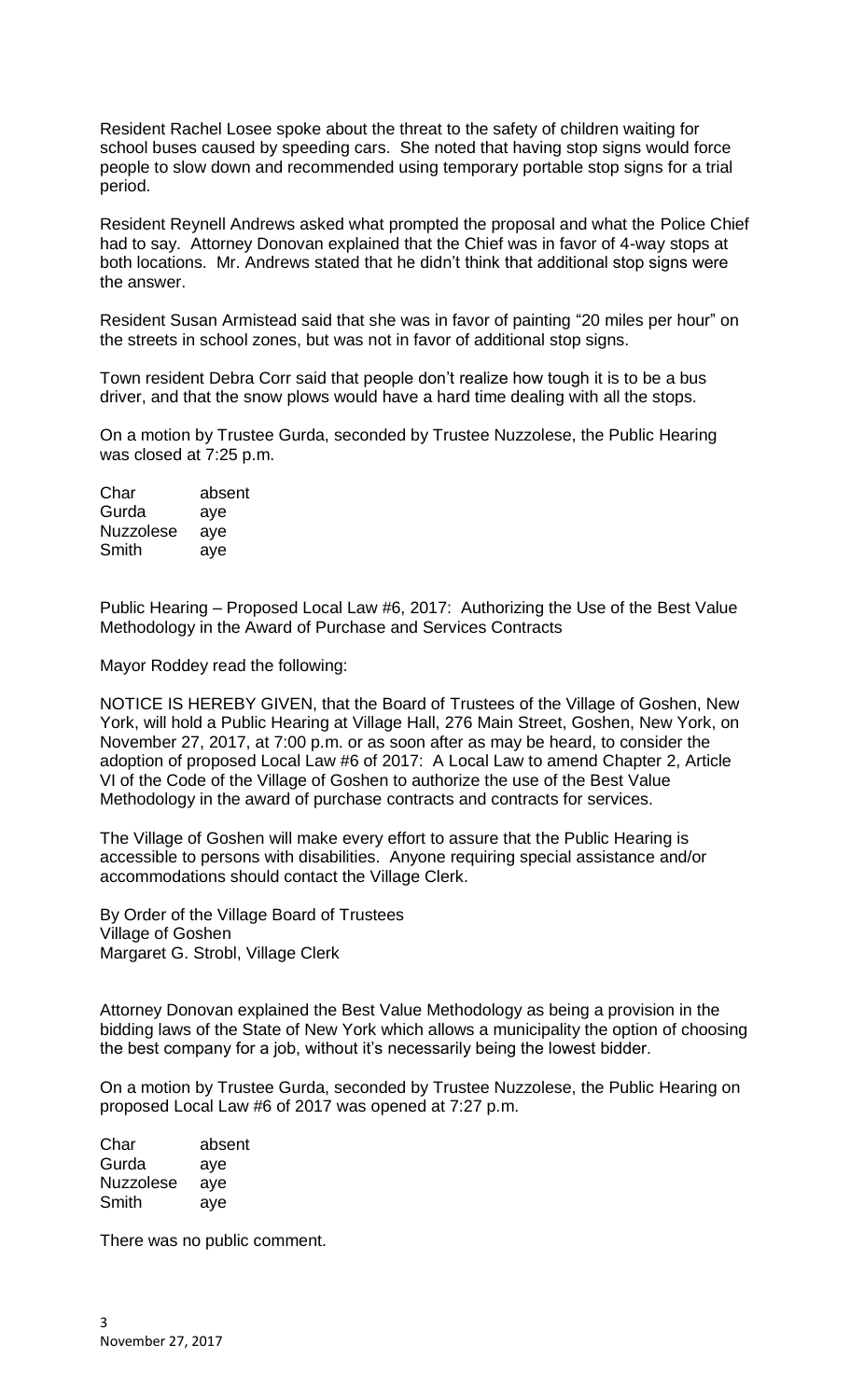On a motion by Trustee Gurda, seconded by Trustee Nuzzolese, the Public Hearing was closed at 7:28 p.m.

## **Minutes**

On a motion by Trustee Gurda, seconded by Trustee Nuzzolese, the Minutes of the October 23, 2017 Village Board Meeting were accepted as submitted.

| Char             | absent                               |
|------------------|--------------------------------------|
| Gurda            | ave                                  |
| <b>Nuzzolese</b> | ave                                  |
| Smith            | abstain (absent on October 23, 2017) |
| Roddey           | ave                                  |

On a motion by Trustee Gurda, seconded by Trustee Smith, the Minutes of the November 13, 2017 Village Board Meeting were accepted as submitted.

| absent |                                       |
|--------|---------------------------------------|
| ave    |                                       |
|        | abstain (absent on November 13, 2017) |
| ave    |                                       |
| ave    |                                       |
|        |                                       |

## Communications

The Board reviewed a request for the Hispanic Community of St. John's Church to have their annual procession on Sunday, December 10, 2017.

On a motion by Trustee Nuzzolese, seconded by Trustee Gurda, the event was approved, pending receipt of the necessary Indemnification and Insurance.

| Char             | absent |
|------------------|--------|
| Gurda            | aye    |
| <b>Nuzzolese</b> | aye    |
| Smith            | aye    |

The Board reviewed a request from St. John's School for students to process to the Village square for caroling on December 21, 2017.

On a motion by Trustee Nuzzolese, seconded by Trustee Gurda, the event was approved, pending receipt of the necessary Indemnification and Insurance.

| Char             | absent |
|------------------|--------|
| Gurda            | aye    |
| <b>Nuzzolese</b> | aye    |
| Smith            | aye    |